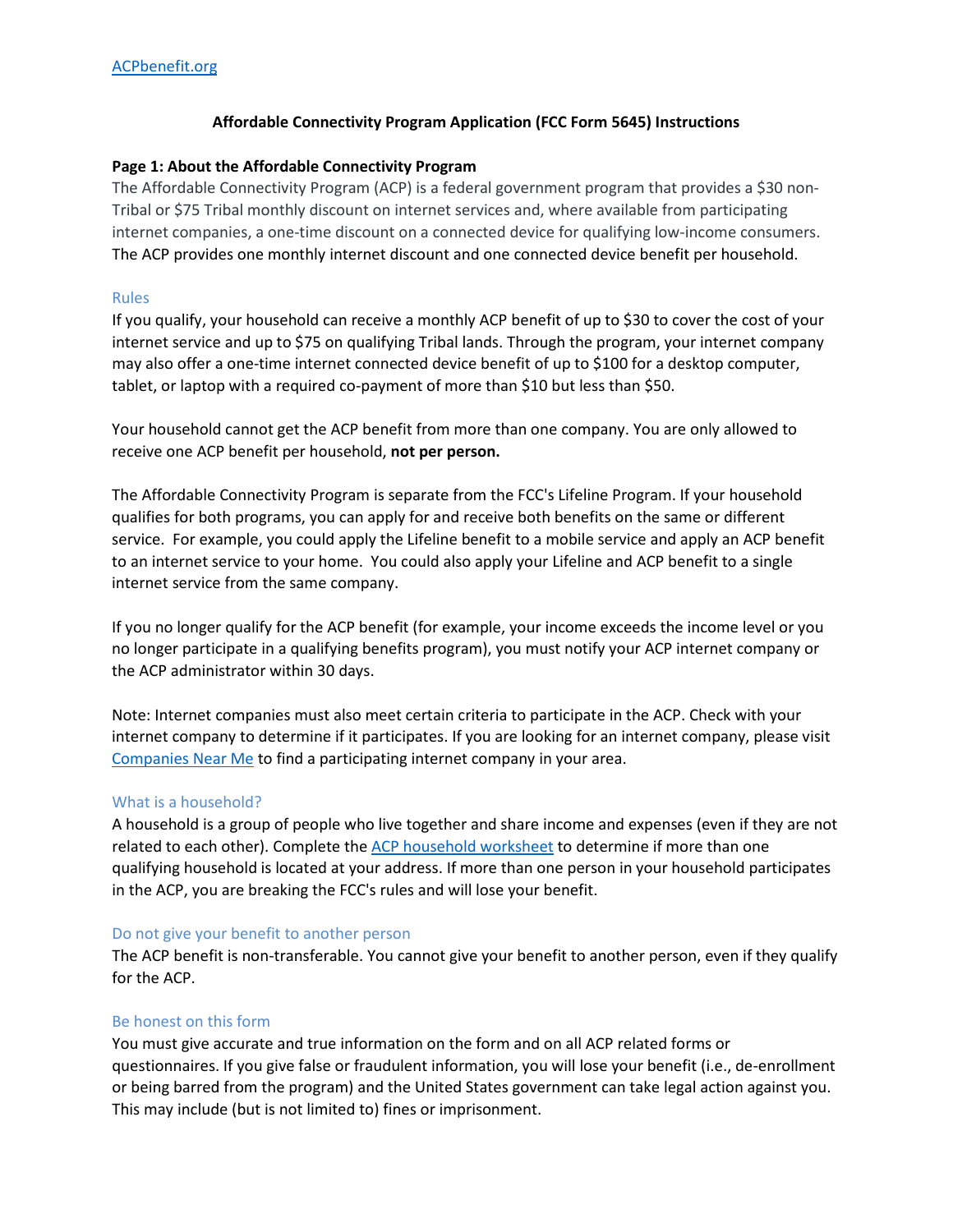### You may need to show other documents

If the ACP Administrator is not able to validate that you or someone in your household qualify by checking available electronic resources (including eligibility databases for the FCC's government agency partners), you may need to provide additional documents. For example, you may need to provide an official document that proves your participation in a qualifying government assistance program, your income, or your identity. Please include copies of your proof documentation when you submit your applications to speed up processing time.

### How to Apply

To apply for the Affordable Connectivity Program, fill out the required sections of this form, initial every agreement statement, and sign on page 7. You can also apply online at [ACPbenefit.org](https://acpbenefit.org/) for fastest processing.

Mail the form to this address: **USAC ACP Support Center P.O. Box 7081 London, KY 40742**

### **Page 2: Your Information**

All fields are required unless otherwise indicated. Use only CAPITALIZED LETTERS and black ink to fill out this form.

- 1. **What is your full legal name?** Enter your first name on the first line, middle name (optional) on the second line in the first set of boxes, and last name on the third line. Include any suffix (optional) on the second line in the second set of boxes. Please use your full, legal name that you use on official documents. Do not use a nickname.
- 2. **What is your phone number?** Enter your phone number, if you have one.
- 3. **What is your date of birth?** Enter your birth month, date, and year in that order.
- 4. **What is your email address?** If you have an email address, enter it here. Providing an email address is recommended so USAC can send you status updates about your application.
- 5. **Identity Verification.** Please select **one** of the following to verify your identity.
	- **a. Social Security Number.** If you would like to verify your identity using your Social Security Number, please check the box to the left of this subsection and enter the last four digits of your Social Security Number (SSN4) in the space provided immediately below. **Please note that Social Security Numbers are not required to participate in the Affordable Connectivity Program, but providing a Social Security Number will allow us to process your application the fastest.**

**OR**

**b. Tribal Identification Number.** If you would like to use a Tribal Identification Number to verify your identity, please check the box to the left of this subsection and enter the number in the space provided immediately below.

**OR**

**c. Other Form of Identification**. If you would like to verify your identity using another form of identification, including Driver's License, Military ID, Passport, Individual Taxpayer Identification Number (ITIN), or other Government ID, please check the box to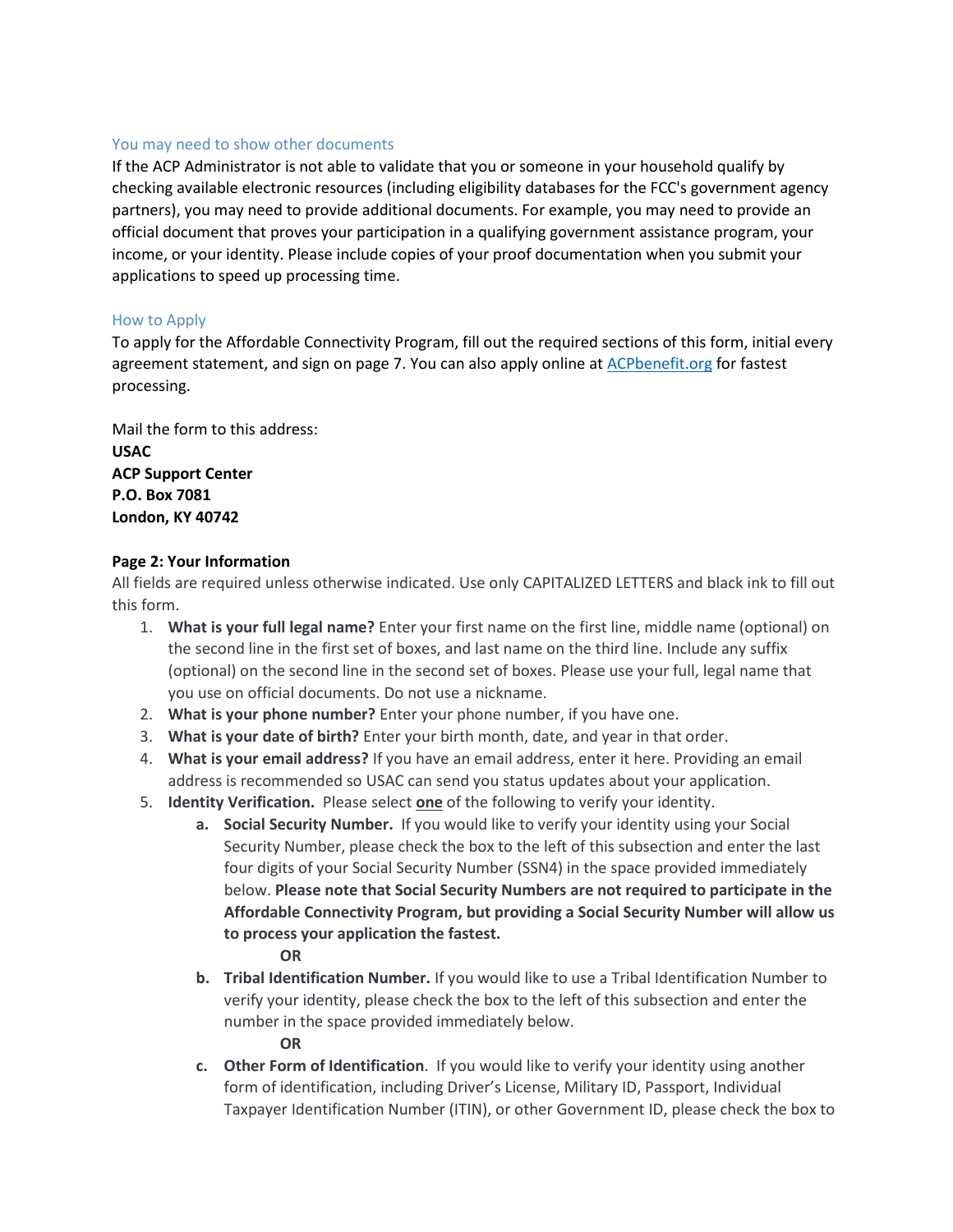the left of this subsection and select the box for the corresponding category below. Please include a scanned copy or photo of your form of identification with your application.

Driver's License Military ID Passport Individual Taxpayer Identification Number (ITIN) Other Government ID

# **Page 3: Your Information (Continued)**

- 6. **What is your home address?** Enter your home address. This should be the address where you'll receive service and cannot be a P.O. Box. It should include your street number and name on the first line, your apartment or unit number (if you have one) on the second line in the first set of boxes, the city on the second line in the second set of boxes, the state abbreviation on the third line in the first set of boxes, and the Zip code on the third line in the second set of boxes. If you move, you must update your address with your internet company within 30 days.
- 7. **Is this a temporary address?** Check yes or no.
- 8. **If you live on qualifying Tribal lands**, check the box in question 8. Under ACP rules, Tribal lands include any federally recognized Indian tribe's reservation, Pueblo, or colony, including former reservations in Oklahoma; Alaska Native regions established pursuant to the Alaska Native Claims Settlement Act (85 Stat. 688); Indian allotments; Hawaiian Home Lands—areas held in trust for Native Hawaiians by the state of Hawaii, pursuant to the Hawaiian Homes Commission Act, 1920 (July 9, 1921, 42 Stat. 108, and the following, as amended); and any land designated as such by the FCC pursuant to the designation process in the FCC's Lifeline rules. A map of qualifying Tribal lands is available on USAC's website:

[https://www.usac.org/wp-content/uploads/lifeline/documents/tribal/fcc\\_tribal\\_lands\\_map.pdf](https://www.usac.org/wp-content/uploads/lifeline/documents/tribal/fcc_tribal_lands_map.pdf)

9. **What is your mailing address?** Enter your mailing address only if it is different from your home address. It should include your street number and name on the first line, your apartment or unit number (if you have one) on the second line in the first set of boxes, the city on the second line in the second set of boxes, the state abbreviation on the third line in the first set of boxes, and the Zip code on the third line in the second set of boxes.

# **Page 4: Benefit Qualifying Person**

- 10. Only fill out this section if you are qualifying through a child or dependent. If you are qualifying through a child or dependent, please check the box to indicate you are eligible through a benefit qualifying person (BQP). You should check this box if you are applying based on a current minor student's participation in a free or reduced price school lunch or breakfast program or attendance at a Community Eligibility Provision (CEP) school, or a minor child's receipt of their own Special Supplemental Nutrition Program for Women, Infants, and Children (WIC) benefit.
- 11. **What is their full legal name?** Enter the child or dependent's full, legal name. Enter the first name on the first line, middle name (optional) on the second line in the first set of boxes, and last name on the third line. Include any suffix (optional) on the second line in the second set of boxes. The name of the benefit qualifying person cannot be the same as the applicant and must match the name on the documentation demonstrating participation in the qualifying benefit program.
- 12. **What is their date of birth?** Enter their date of birth month, day and year in that order.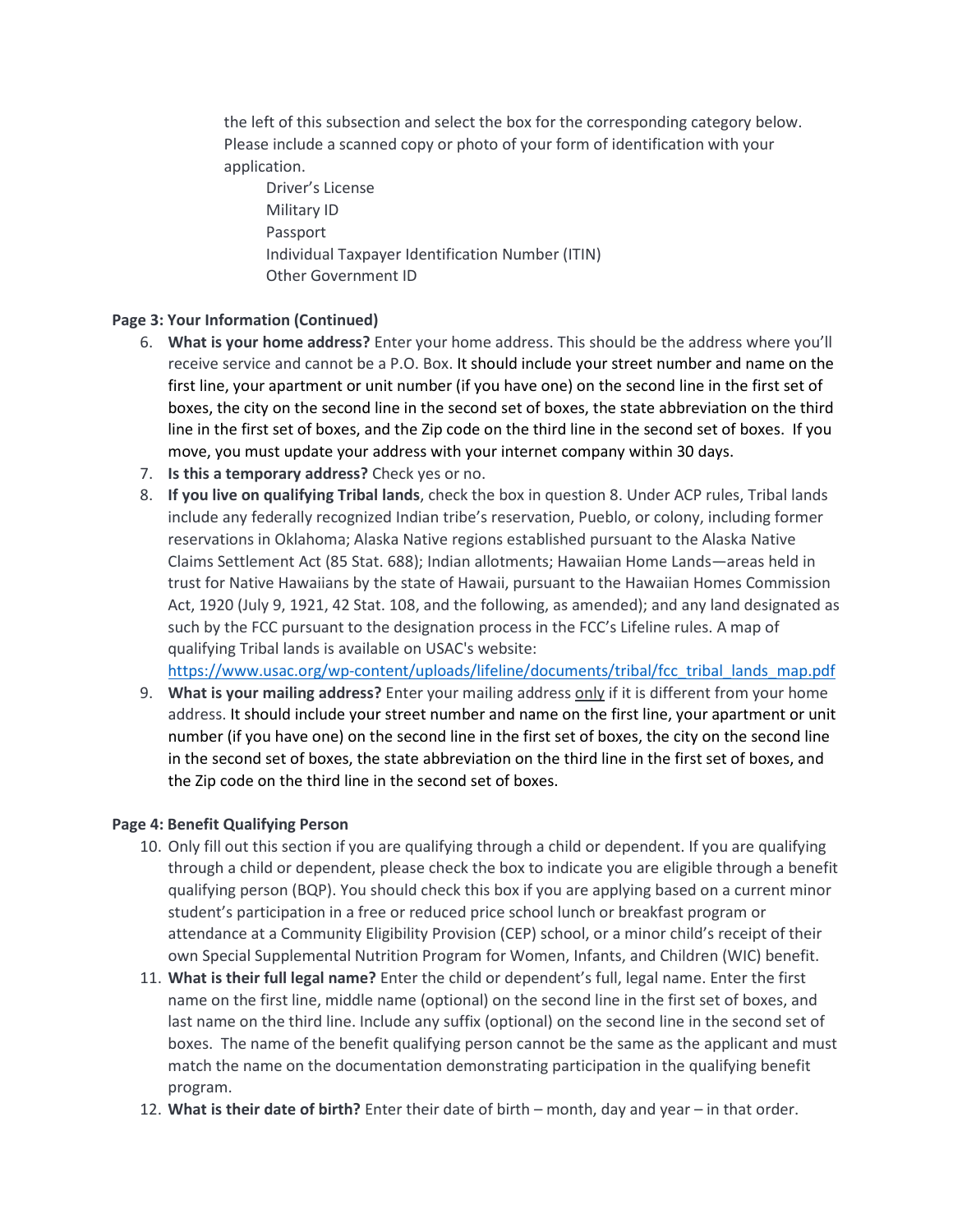- 13. **Identity Verification.** Please select **one** of the following to verify your child or dependent's identity.
	- **a. Social Security Number.** If you would like to verify their identity using their Social Security Number, please check the box to the left of this subsection and enter the last four digits of their Social Security Number (SSN4) in the space provided immediately below. **Please note that Social Security Numbers are not required to participate in the Affordable Connectivity Program, but providing a Social Security Number will process your application the fastest.** 
		- **OR**
	- **b. Tribal Identification Number.** If you would like to use a Tribal Identification Number to verify their identity, please check the box to the left of this subsection and enter the number in the space provided immediately below.

### **OR**

- c. **Other Form of Identification**. If you would like to verify their identity using another form of identification, including Driver's License, Military ID, Passport, Individual Taxpayer Identification Number (ITIN), or other Government ID, please check the box to the left of this subsection and select the box for the corresponding category below. Please include a scanned copy or photo of their form of identification with your application.
	- Driver's License Military ID Passport Individual Taxpayer Identification Number (ITIN) Other Government ID

# **Page 5. Qualify for the ACP**

Fill out this section to show that you, your dependent, or someone in your household qualifies for the ACP. You can qualify through certain government assistance programs or through your income (you do not need to qualify through both). When you mail in this form, please include copies of documents that show that you participate in one of the programs you selected or that you qualify through your income. A list of acceptable documents can be found at on the [ACP website.](https://acpbenefit.org/how-to-apply/show-you-qualify/) **You should not provide original documents**.

- 14. **Qualify Through a Government Assistance Program.** Check the box next to all the programs that you or someone in your household participate in:
	- a. Supplemental Nutrition Assistance Program (SNAP, also called Food Stamps)
	- b. Supplemental Security Income (SSI)
	- c. Medicaid
	- d. Federal Public Housing Assistance (FPHA)
	- e. Veterans Pension or Survivors Benefit Programs
	- f. Federal Pell Grant for the current award year
	- g. Special Supplemental Nutrition Program for Women, Infants, and Children (WIC)
	- h. Free and Reduced Price School Lunch Program or School Breakfast Program, or enrollment in a Community Eligibility Provision School. If you choose this option, please enter your school name, school district, and state.

Tribal Specific Programs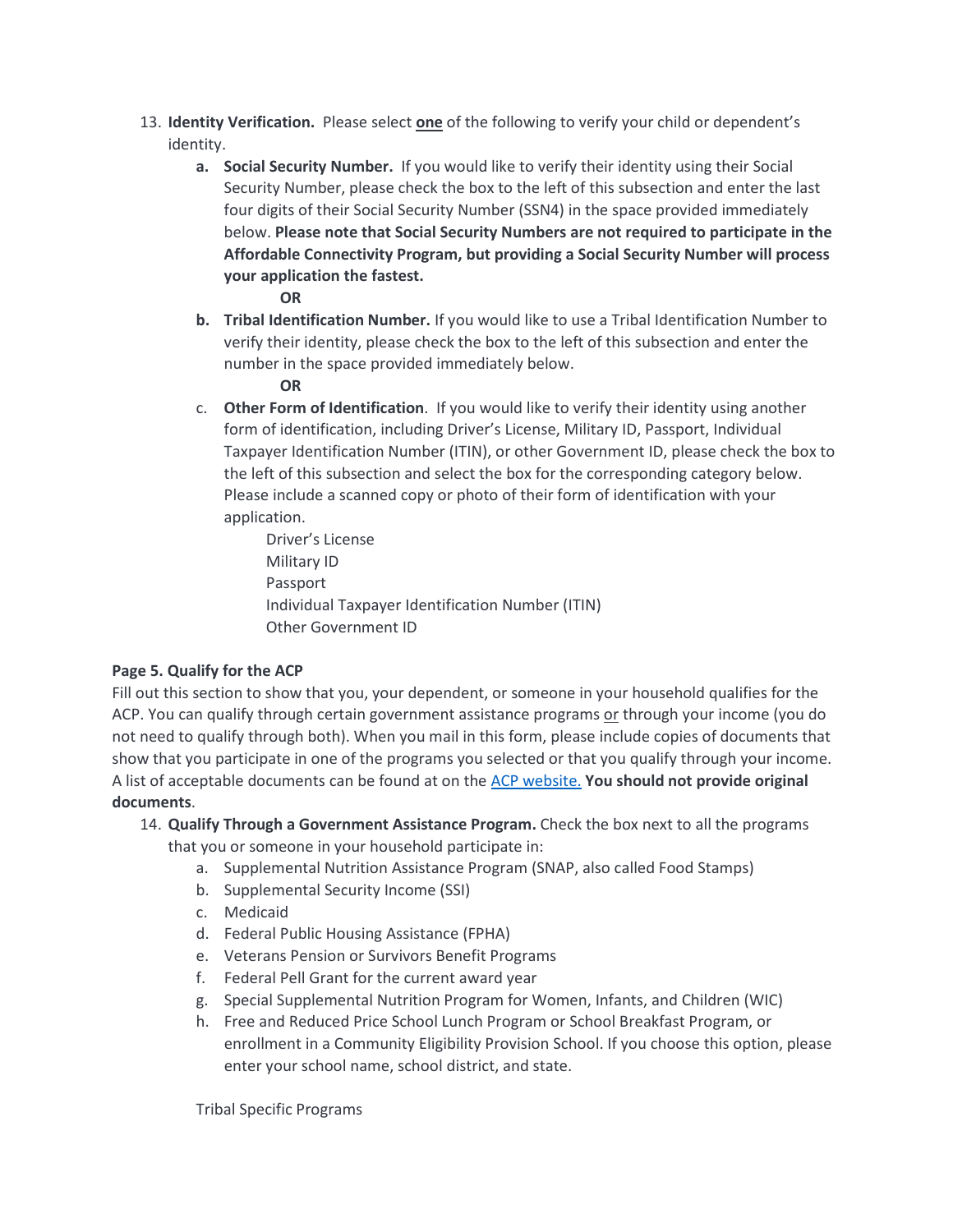- i. Bureau of Indian Affairs (BIA) General Assistance
- j. Tribal Temporary Assistance for Needy Families (Tribal TANF)
- k. Food Distribution Program on Indian Reservations (FDPIR)
- l. Tribal Head Start (only households that meet the income qualifying standard) **OR**

### **Page 6. Qualify for the ACP (Continued)**

**Qualify Through Household Income:** If you think that you qualify for the ACP through your income, complete questions 15 and 16. You qualify through income if your income is at or below 200% of the Federal Poverty Guidelines. The Federal Poverty Guidelines are typically updated at the end of January each year.

- 15. **Including you, how many people live in your household?** Check the box next to the appropriate number.
- 16. **Is your income the same or less than the amount listed on the application for your state and household size?** To find your state's income threshold, follow the line across from your household number to find the ACP's income limits. Check "yes" or "no" to indicate if your income is at or below the number listed. The first column is for households in the lower 48 states, DC, and territories. The second column is the income limit for Alaska and the third column is for Hawaii.

### **Page 7: Agreements and Signature**

Initial next to each box to agree to the statement and sign and date the form. **If you do not initial each statement, your application will be considered incomplete**.

I agree, under penalty of perjury, to the following statements:

- 17. I (or my dependent or other person in my household) currently get benefits from the government program(s) listed on this form or my annual household income is 200% or less than the Federal Poverty Guidelines (the amount listed in the Federal Poverty Guidelines table on this form).
- 18. I agree that if I move I will give my internet company my new address within 30 days.
- 19. I understand that I have to tell my internet company within 30 days if I do not qualify for ACP anymore, including:

1) I, or the person in my household that qualifies, do not qualify through a government program or income anymore.

- 2) Either I or someone in my household gets more than one ACP benefit.
- 20. I know that my household can only get one ACP benefit and, to the best of my knowledge, my household is not getting more than one ACP benefit. I understand that I can only receive one connected device (desktop, laptop, or tablet) through the ACP, even if I switch ACP companies.
- 21. I agree that all of the information I provide on this form may be collected, used, shared, and retained for the purposes of applying for and/or receiving the ACP benefit. I understand that if this information is not provided to the Program Administrator, I will not be able to get ACP benefits. If the laws of my state or Tribal government require it, I agree that the state or Tribal government may share information about my benefits for a qualifying program with the ACP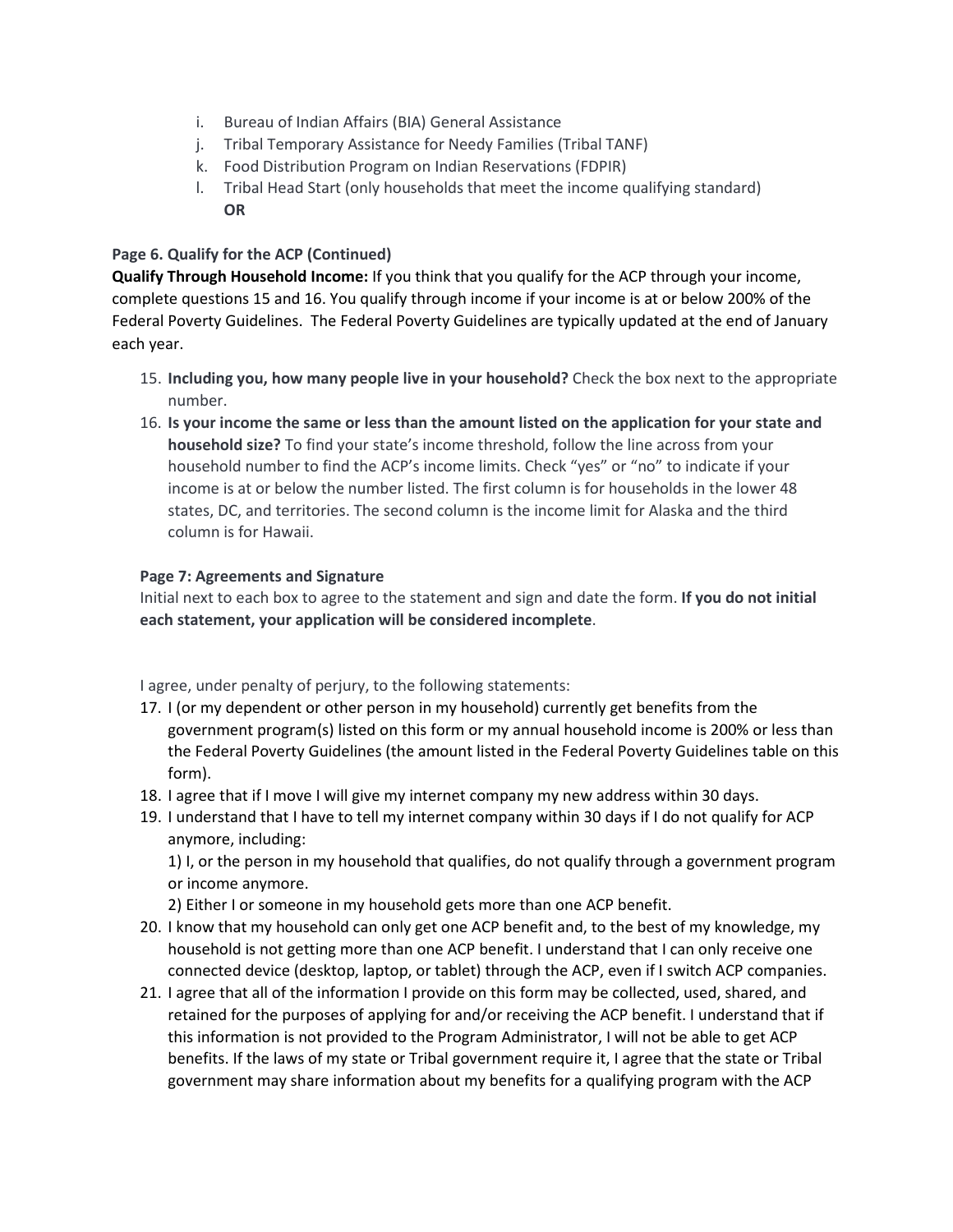Administrator. The information shared by the state or Tribal government will be used only to help find out if I can get an ACP benefit.

- 22. For my household, I affirm and understand that the ACP is a federal government subsidy that reduces my broadband internet access service bill and that at the conclusion of the program my household will be subject to the company's undiscounted general rates, terms, and conditions if my household continues to subscribe to the service.
- 23. All the answers and agreements that I provided on this form are true and correct to the best of my knowledge.
- 24. I know that willingly giving false or fraudulent information to get ACP benefits is punishable by law and can result in fines, jail time, de-enrollment, or being barred from the program. *The certification below applies to all consumers and is required to process your application.*
- 25. I was truthful about whether or not I am a resident of Tribal lands, as defined in the Your Information section of this form.
- 26. **Signature:** Please sign the form.
- 27. **Today's Date:** Enter today's date.

### **Page 8. Representative Information and Privacy Act Statement**

Answer only if a representative submits this form. Representatives who help consumers apply (such as internet company agents, state and Tribal partners, etc.) are required to register in the Representative Accountability Database and must entire in their Representative ID in this section.

28. **What is your Representative ID?** A representative who submits this form must enter their representative ID as registered in the Representative Accountability Database.

By providing a phone number, you consent to letting USAC contact you at that phone number via artificial or prerecorded voice message or text for important reminders and updates about your ACP benefit. For text messages, message and data rates apply. Text STOP to end messages.

#### **For any questions, please contact Universal Service Administrative Company**

Website: [ACPbenefit.org](https://acpbenefit.org/)  Phone: Call the ACP Support Center at 1-877-384-2575 Email: [ACPSupport@usac.org](mailto:ACPSupport@usac.org)

#### **How Does the ACP Protect Consumers?**

# **The rules protect Affordable Connectivity Program recipients by:**

- Empowering consumers to choose the service plan that best meets their needs (including a plan they may already be on);
- Ensuring consumers have access to supported internet services regardless of their credit status;
- Prohibiting companies from excluding consumers with past due balances or prior debt from enrolling in the program;
- Preventing consumers from being forced into more expensive or lower quality plans in order to receive the ACP;
- Reducing the potential for bill shock or other financial harms;
- Allowing ACP recipients to switch companies or internet service offerings; and